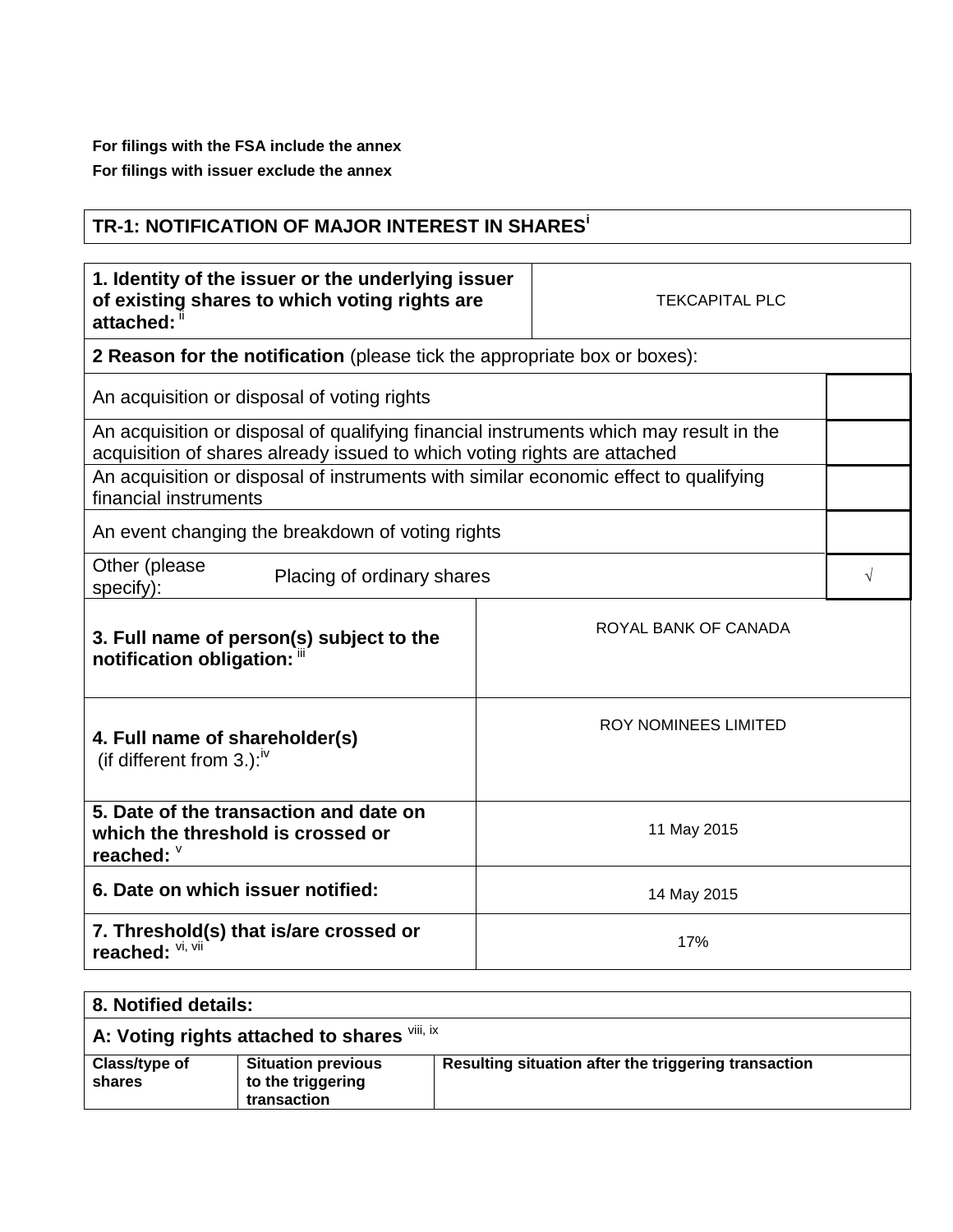| if possible using<br>the ISIN CODE               | <b>Number</b><br>οf | <b>Number</b><br>οf     | <b>Number</b><br><b>Number of voting</b><br>of shares<br>rights |                      | % of voting rights x    |               |                 |
|--------------------------------------------------|---------------------|-------------------------|-----------------------------------------------------------------|----------------------|-------------------------|---------------|-----------------|
|                                                  | <b>Shares</b>       | Voting<br><b>Rights</b> | <b>Direct</b>                                                   | Direct <sup>xi</sup> | Indirect <sup>xii</sup> | <b>Direct</b> | <b>Indirect</b> |
| <b>ORDINARY</b><br><b>SHARES</b><br>GB00BKXGY798 | <b>NIL</b>          | <b>NIL</b>              | <b>NIL</b>                                                      | <b>NIL</b>           | 6,000,000               |               | 17.30%          |

| <b>B: Qualifying Financial Instruments</b>           |                                               |                                           |                                                                                                           |                       |  |
|------------------------------------------------------|-----------------------------------------------|-------------------------------------------|-----------------------------------------------------------------------------------------------------------|-----------------------|--|
| Resulting situation after the triggering transaction |                                               |                                           |                                                                                                           |                       |  |
| <b>Type of financial</b><br>instrument               | <b>Expiration</b><br>$date^{\overline{x}iii}$ | Exercise/<br><b>Conversion Period Xiv</b> | <b>Number of voting</b><br>rights that may be<br>acquired if the<br>instrument is<br>exercised/converted. | % of voting<br>rights |  |
|                                                      |                                               |                                           |                                                                                                           |                       |  |

| C: Financial Instruments with similar economic effect to Qualifying Financial Instruments<br>XV, XVI |                          |                               |                                                |                                                        |                                  |              |
|------------------------------------------------------------------------------------------------------|--------------------------|-------------------------------|------------------------------------------------|--------------------------------------------------------|----------------------------------|--------------|
| Resulting situation after the triggering transaction                                                 |                          |                               |                                                |                                                        |                                  |              |
| <b>Type of financial</b><br>instrument                                                               | <b>Exercise</b><br>price | <b>Expiration</b><br>$date^x$ | Exercise/<br><b>Conversion</b><br>period XVIII | <b>Number of voting rights</b><br>instrument refers to | % of voting rights $XIX$ ,<br>xх |              |
|                                                                                                      |                          |                               |                                                |                                                        | <b>Nominal</b>                   | <b>Delta</b> |
|                                                                                                      |                          |                               |                                                |                                                        |                                  |              |

| Total $(A+B+C)$                                                                               |                             |  |
|-----------------------------------------------------------------------------------------------|-----------------------------|--|
| <b>Number of voting rights</b>                                                                | Percentage of voting rights |  |
| 6,000,000 ordinary shares<br>Figures are based on total number of voting rights<br>34,678,539 | 17.30%                      |  |
|                                                                                               |                             |  |

**9. Chain of controlled undertakings through which the voting rights and/or the** financial instruments are effectively held, if applicable: <sup>xxi</sup>